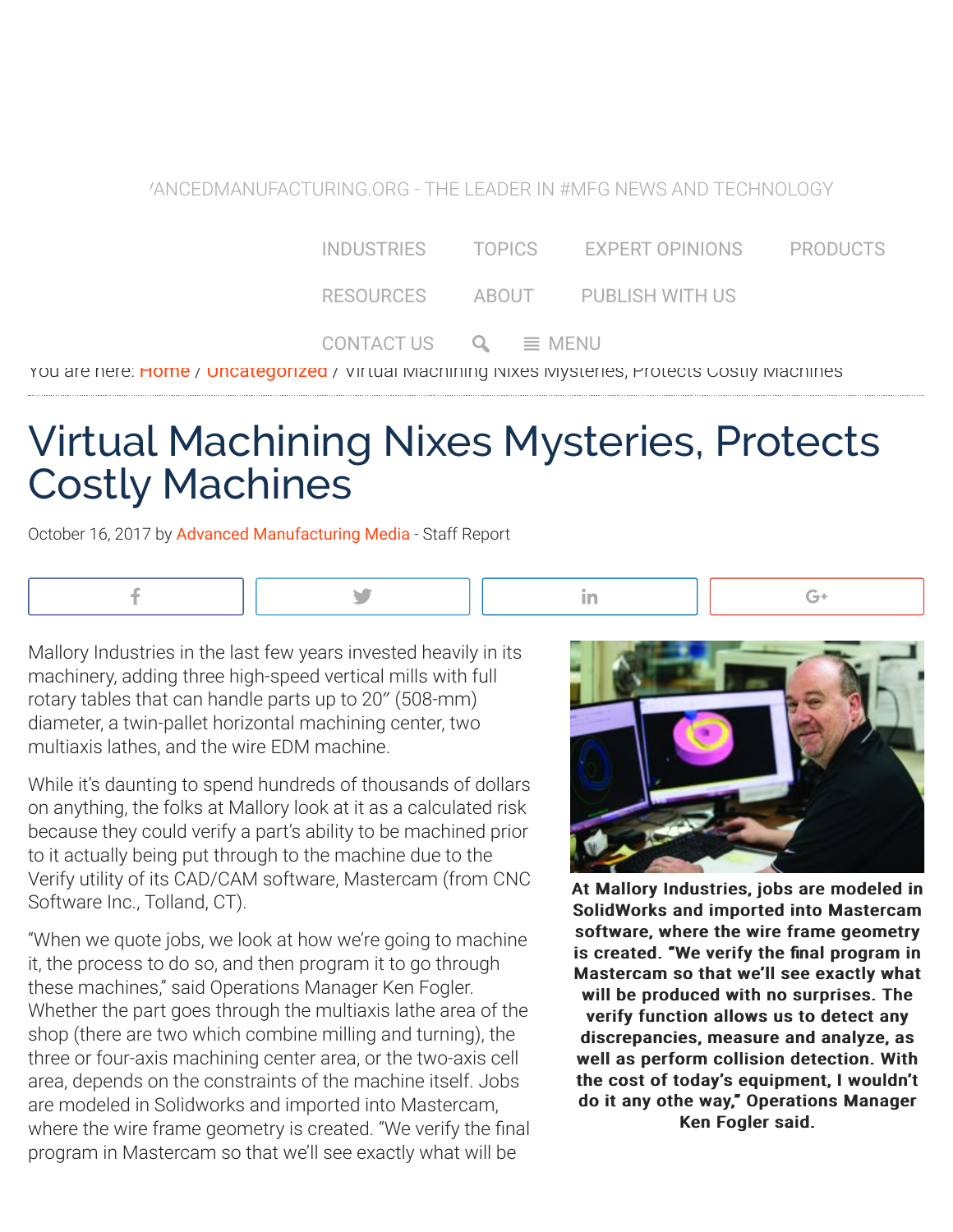produced with no surprises. The Verify feature allows us to detect any discrepancies, measure and analyze, as well as provide collision detection. With the cost of today's equipment, I wouldn't do it any other way. Once we know it all looks good on the computer, we'll post it and send it out to the floor," said Fogler.

The Farmington, CT-based precision machine shop specializes in grinding, high-speed vertical milling, CNC turning, and wire EDM machining of stainless steel, aluminum, titanium, and high-temperature alloys.

#### **Black Hawk On-Screen**

Fogler and his team use Mastercam 2017, which not only includes the software's Dynamic Motion technology but also radial chipping, which people were doing manually on the side via spreadsheet.

"You can certainly get a program out quicker than in the old days using some of the advanced tools that the software has to offer," he said. "And Verify helps us out a lot."

The team programs the part and then cuts it on the screen in one form via two modules—one for programming and one for verifying that the toolpaths will, in fact, work in real life.

"It helps us on our end to know that what we see on the computer, we will see out on the floor so there are no mysteries," Fogler said. "We use that daily."

The ability to run the machines fast and perform a virtual run prior to the actual run has given Mallory the edge when taking on complex aerospace projects.

One of the company's favorite jobs involved the dashboard frame for the Black Hawk helicopter, an exceptionally large piece that was machined in several steps.

"We had a couple of programmers working on it," Fogler said, "and, because it was so massive, we worked on one side and then the other, creating a program, verifying it, using the Dynamic toolpaths. We programmed one half, then the other, and merged it all together at the end, but we were all verifying on the screen exactly what we were doing and the final product was a good product right out of the hopper."

#### **Tedious-but-Flawless Process**

While the process was tedious, it was flawless and was not possible without the Verify and Dynamic Motion toolpaths available within the software, Fogler noted.

The part was machined using one three-axis machine. The team started with a  $6' \times 2' \times 1''$  (1828  $\times$  609  $\times$ 25.4-mm) thick piece of aluminum weighing 275 lb (125 kg) and implemented the toolpaths for the very first time. The Dynamic Motion toolpaths removed the material quickly, due to proprietary algorithms in the software that intelligently sense changes in the material, allowing the tool to remain in constant contact with the material with little or no stepovers.

Because the tool is constantly engaged with the material, there are fewer tool breakages, as well. The team was able to whittle that piece down to 9 lb (4.1 kg).

"You don't have to go old school. With stock recognition, Mastercam knows where the material is, which allows the software to make good decisions relative to toolpaths. It certainly makes it easier," Fogler said. They were able to push their machines to their full capacity by knowing what the machining process would look like through Verify and by relying on the toolpaths' to cut time-consuming air cutting.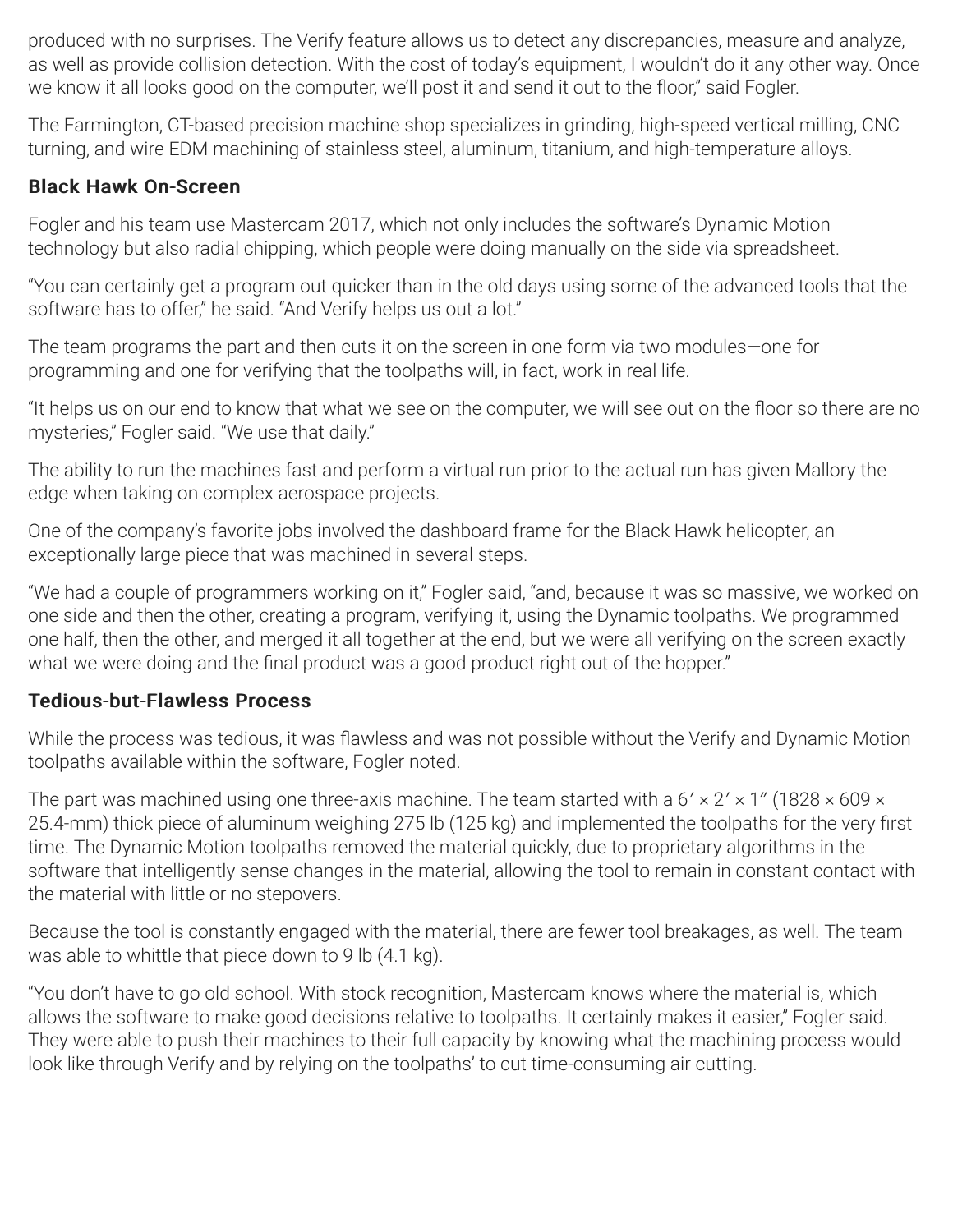



The team at Mallory programs a part, such as this aerospace lever, and then cuts it on the screen in one form via two modules-one for programming and one for verifying that the toolpaths will, in fact, work in real life.

Confidence to Perform **Dynamic** Jobs

The team was also able to accept jobs it otherwise would never have considered because the risks to the machines were minimized.

For example, when a \$400,000–\$500,000 machine gets "banged up," the costs to repair include a service call and often a \$30,000-\$40,000 spindle. The software functions gave the team more confidence to produce a better product in less time.

"Because this is a very capital-intense business, you have to take care of the equipment by managing the software. So, the more we know about the software, the better our results are on the floor," Fogler said.

Mallory relies on their Mastercam Reseller, MACDAC Engineering Inc. (Somers, CT), for training and support.

"I think it is foolish not to have that support because sometimes you have projects that, if you didn't have that support, you would not get them done," Fogler said. He finds MACDAC's expertise especially helpful when working with 3D models.

It would seem that when pushing the machines faster, and cutting large swaths of material down to smaller sizes, tool costs would go up. Not so.

Mallory continues to use the same carbide end mills, carbide drills, and other carbide tooling they have always used because they simply do not break when they are constantly engaged with the material and adjust to programmed changes in geometry.

"When you break an end mill, not only is there cost associated with that, but the part may be scrapped and the machine goes off line. All these problems compile the cost," Fogler said, noting that they are saving costs on consumable items and scrap—and even human resources—while realizing better throughputs and cycle times. The shop's current job board is about three-fourths full with new orders.

#### Investing in the Future

The National Fund for Workforce Solutions recently named Mallory one of 11 Young Adult Employer Champions in the US. The Fund's mission is "to drive practices, policies, and investments that enable workers to succeed in good jobs, provide employers with a skilled workforce, and build more prosperous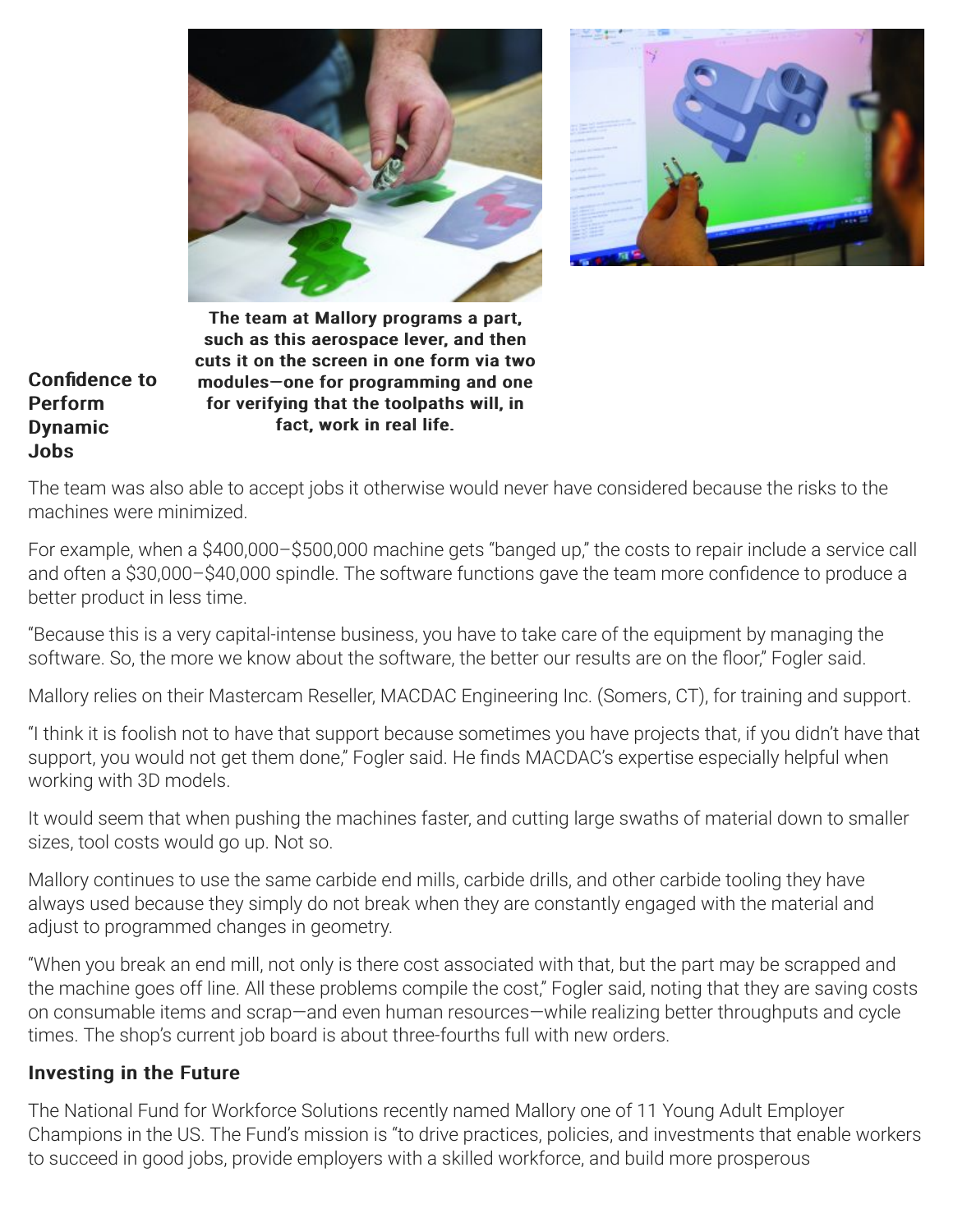communities."

Our Piece of the Pie (Hartford, CT) partnered with the fund to help urban youth acquire all of the skills necessary to gain and retain employment through relationship-centered internships and programming. According to Fogler, the internships serve to help the students decide whether manufacturing or engineering is the right career path for them. "I have interns from local high schools in every year trying to decide whether they want to get into engineering or not."

Mallory is also committed to the future of manufacturing. If its employees can encourage kids to get the proper training and education to replace the skilled labor that they know will be retiring soon, manufacturing will stay strong.

The company in recent years retained some students, with some staying and some leaving to pursue fouryear degrees.

Edited by Advanced Manufacturing Media using information provided by CNC Software and Mallory Industries.



Filed Under: [Uncategorized](http://advancedmanufacturing.org/category/uncategorized/)

# MANUFACTURING AND TECHNOLOGY NEWS ALWAYS STAY INFORMED.

SUBSCRIBE TODAY

## FEATURED RESOURCES

[Transforming Factory Data into Actionable Business Insights](http://sme.advancedmanufacturing.org/r/BSQ/d/contentFocus?pcID=c7a9b60d5d47213039addc9f9e42f8a4&utm_source=RC_Module)

The Benefits of Selecting Precision Ground Ball Screws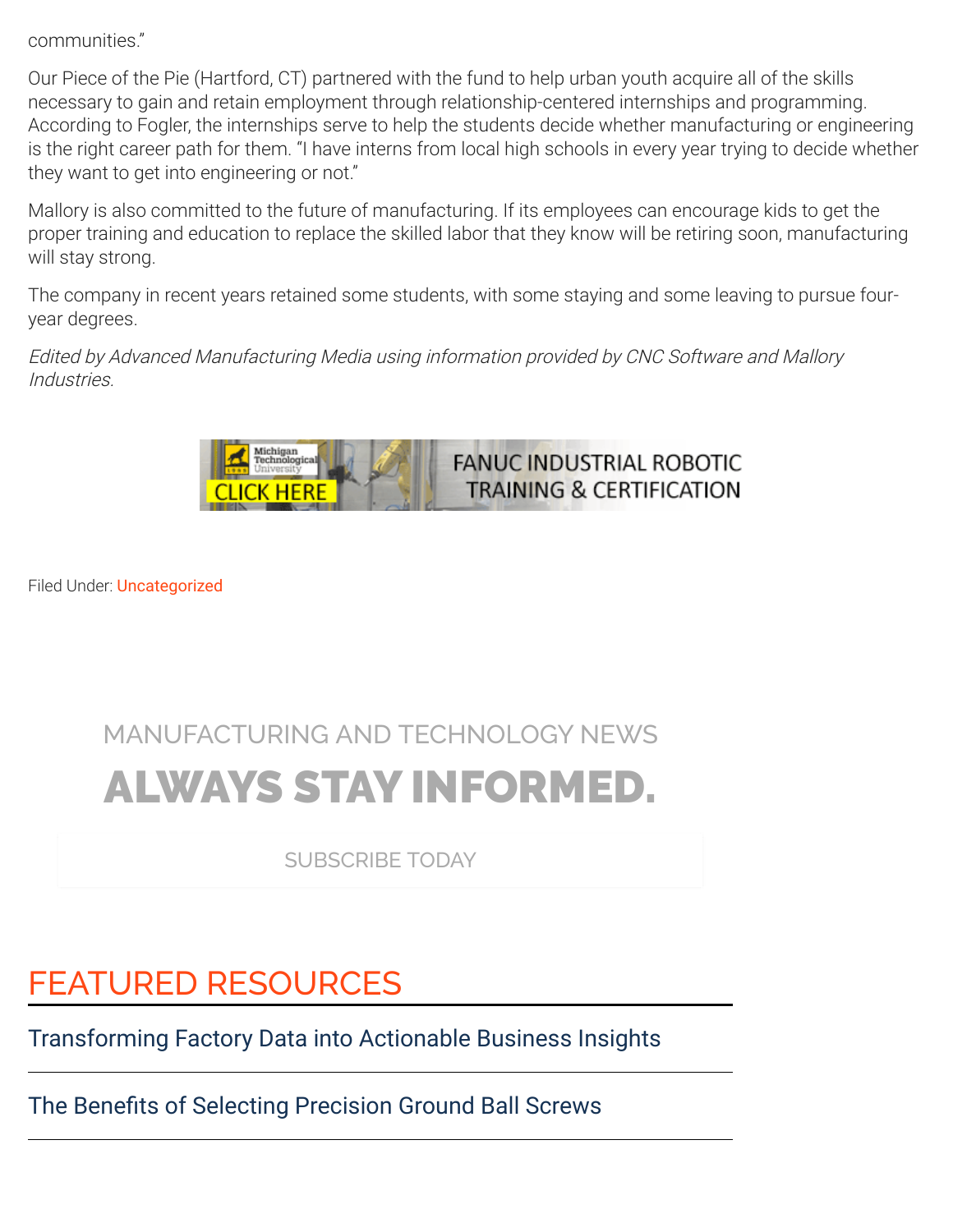[Plugging the gaps: Improving your manufacturing leak test with](http://sme.advancedmanufacturing.org/r/SCI/d/contentFocus?pcID=bd0b3839061f8cbc705b5e6f0573e8db&utm_source=RC_Module) data

[From Prototype to Production: Full-Lifecycle Advanced](http://sme.advancedmanufacturing.org/r/3DS/d/contentFocus?pcID=0d87eb2ee2bdd758753f39c5ffcf969f&utm_source=RC_Module) Manufacturing Solutions

[How to Lower Tooling Costs by Using Low-Friction Coatings](http://sme.advancedmanufacturing.org/r/COLE/d/contentFocus?pcID=4afb3eefdcb31c72c1024fc3e0ff44c9&utm_source=RC_Module)

[View All](http://sme.advancedmanufacturing.org/r/AMM/d/resources)

#### YOUR #1 SOURCE FOR MANUFACTURING INDUSTRY NEWS

Welcome to the fastest growing website serving the manufacturing [industry. Learn more](http://advancedmanufacturing.org/series/manufacturing-engineering-magazine/) [about us](http://advancedmanufacturing.org/about/) and our products: Manufacturing Engineering monthly magazine, [Smart Manufacturing](http://advancedmanufacturing.org/series/smart-manufacturing-magazine/) quarterly magazine and the [Advanced Manufacturing Now](http://advancedmanufacturingnow.com/) podcast.

### LATEST NEWS

[Survey: Manufacturers Adopting Industry 4.0 Tech](http://advancedmanufacturing.org/survey-manufacturers-adopting-industry-4-0-tech/)

[Dell Unveils New IoT Strategy](http://advancedmanufacturing.org/dell-unveils-new-iot-strategy/)

[SME Chief Warns of 'Silver Tsunami' Facing Manufacturing](http://advancedmanufacturing.org/sme-chief-warns-silver-tsunami-facing-manufacturing/)

Heading Off [the Inevitable Hack Attack](http://advancedmanufacturing.org/heading-off-inevitable-hack-attack/)

[Machine Tool Orders Rise in August: AMT](http://advancedmanufacturing.org/machine-tool-orders-rise-august/)

[With Heavy Vehicles, Self-Driving Is Old Hat](http://advancedmanufacturing.org/heavy-vehicles-self-driving-old-hat/)

[MITGI Named Winner of 2017 Workforce Development Award](http://advancedmanufacturing.org/mitgi-named-winner-2017-workforce-development-award/)

[Two Manufacturing Institutes Unveil Detroit Investment](http://advancedmanufacturing.org/two-manufacturing-institutes-unveil-detroit-investment/)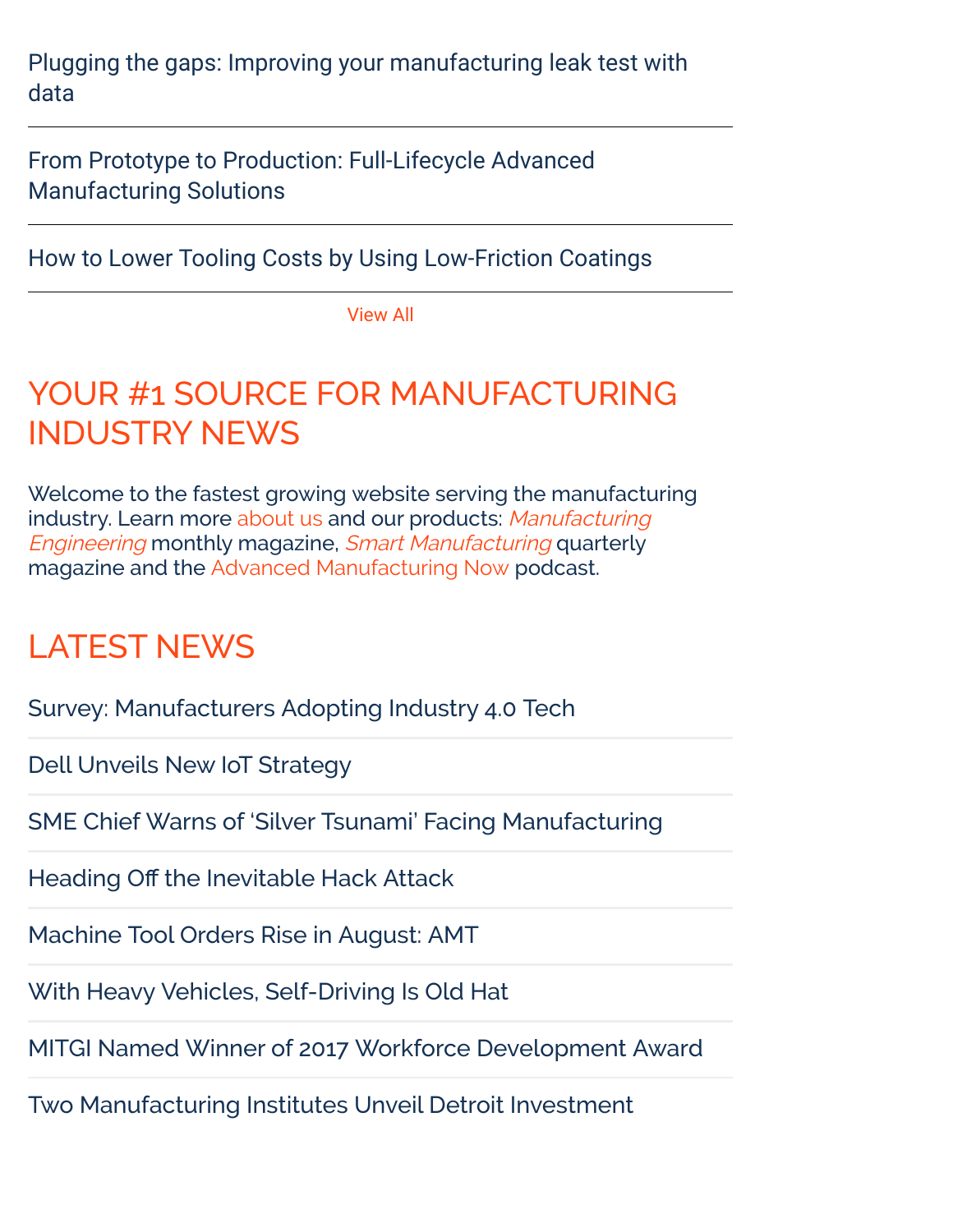### CONNECT WITH US

f in y o